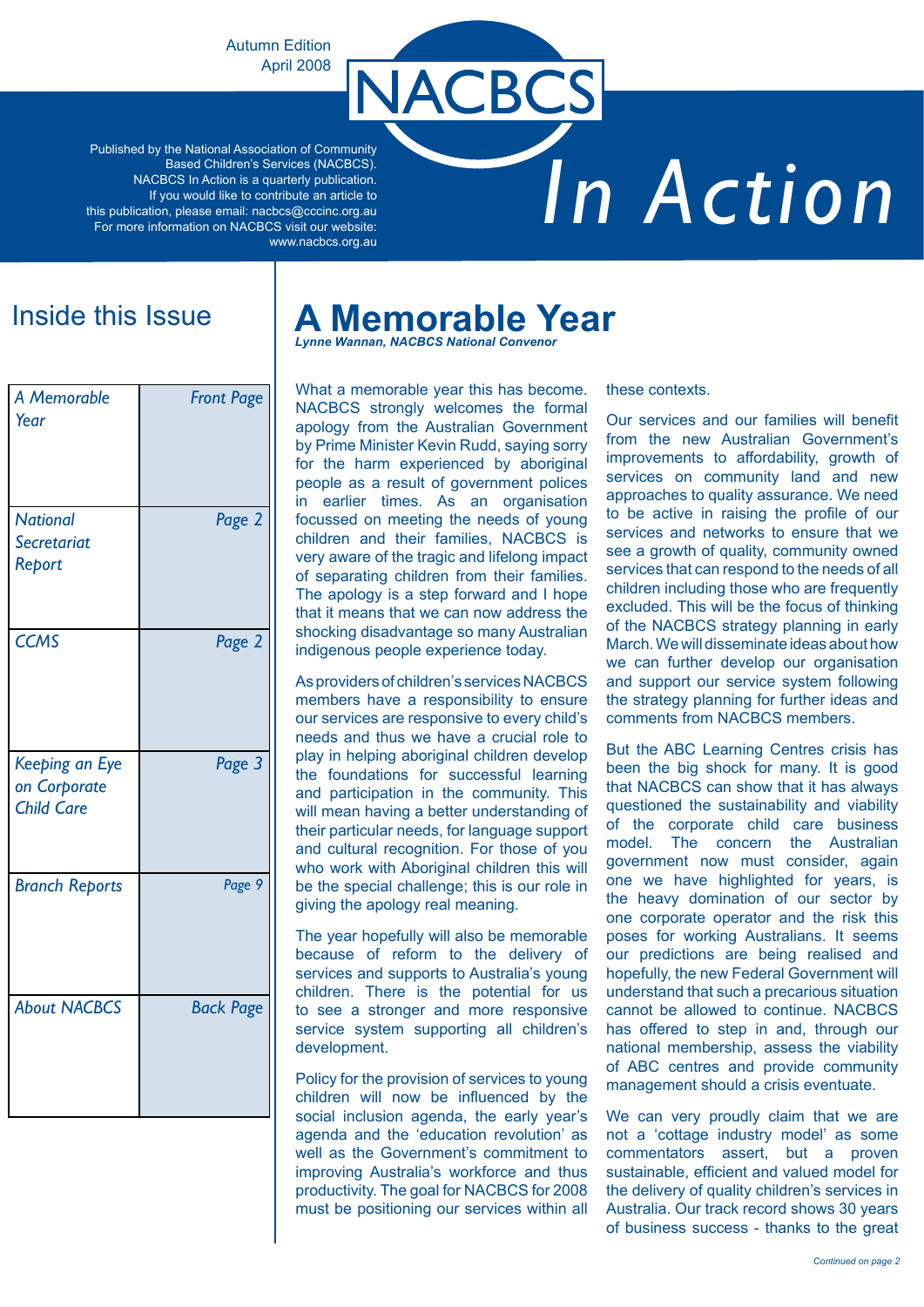

work you all do. *Continued from page* 

2008 needs to be a year of action and positioning so that NACBCS continues to be an innovative resource to early years services, to the Government and to our membership.

# **Federal Government**

# **Child Care Management System (CCMS)**

*Karen Morley, NACBCS nominee on Reference Group*

The Child Care Management System (CCMS) has moved across to the Department of Education, Employment Workplace Relations (DEEWR) since the federal election.

The Child Care Management System (CCMS) is a national child care computer system which aims to provide accurate information on the child care supply and usage for service providers, Government agencies and families.

The CCMS has commenced its scheduled roll out with both long day care and family day care operating under the CCMS. The feedback from the sector has been encouraging with many commenting on the ease and streamlining of the new system.

As part of the CCMS consultation a reference group was formed during February 2007. NACBCS has two representatives, Vicky Stutterd and Karen Morley. The reference group represents stakeholders from all sectors across Australia. The consultation process has been extremely encouraging allowing all sectors to have a voice in the CCMS process. The reference group has been instrumental in making crucial changes throughout the process.

The role of the CCMS Reference Group included:

- informing ongoing development and implementation work, in particular around the targeted financial assistance, support and information for the sector ; •
- providing feedback to the Department on change management strategies, hardware/software provision and data collection/reporting; and •
- acting as a conduit for input from the broader child care sector. •

The reference group will continue to meet to ensure the process is meeting the needs of the sector and provide a voice to Government bodies in their decision making. So if you would like to provide comment to government on your experience of CCMS, contact the NACBCS delegate from your state/territory who will pass on your comment to the Secretariat.



# **National Secretariat Report**

#### *Barbara Romeril, National Secretary*

2008 has burst onto the national child care scene with a bang! NACBCS has been involved in a flurry of communications with the new ALP Government, offering general support for implementation of the election commitments and specific support for the development of 260 new children's centres. We have also made a specific offer to enable to government to ensure continuing provision of child care without putting any more public funds into the struggling corporate chain. The LHMU set up an opportunity for NACBCS to meet with Deputy Prime Minister and Minister for Education Julia Gillard, and we will soon meet with Maxine McKew, Parliamentary Secretary for Early Childhood and Childcare.

NACBCS has been doing a lot of public education through media coverage of the stock market crisis of ABC Learning; it is very pleasing to see other commentators coming out of the woodwork joining us in calling for not-for-profit community owned child care. Perhaps a change of government is allowing new voices to be heard; so NACBCS is not the lone voice.

The NACBCS National Executive has taken the action recommendations from last year's national conference and organised the national strategy meeting in early March to position NACBCS as an effective organisation to represent the community based sector in the new federal policy environment and to ensure that NACBCS is recognised as a contemporary organisation with expertise relevant to government. Delegates will bring a series of proposed actions back to branches for formal agreement – then we can really get going.

The National Children's Services Forum deferred from last November was held in March; we were briefed by the new Department of Education, Employment and Workplace Relations (DEEWR) and met with Maxine McKew, Parliamentary Secretary for Early Childhood and Child Care and discovered:

- Details of the 260 new child care centres will be clarified after the Budget in May •
- The government is not commenting on the implications of the stock market crisis of largest corporate child care provider •
- The review of QA is now looking at the A to E rating system promised by the ALP as well as increased information to parents and greater consistency with state licencing; there will be stakeholder consultation mid year •
- There is no information available about plans for the Inclusion and Professional Support Program and Indigenous Professional Support Units after contracts end in November 2008 •
- The development of 20 new child care hubs in areas with high indigenous populations is seen as part of implementation of the Indigenous Child Care Plan, growth of MACS (the hubs were referred to as 'Super MACS') •
- The provision of a universal pre-school year by qualified teacher will be phased in and the government does not intend to impose one model in all circumstances •

We also heard that Maxine McKew is a great fan of 'excellent Rolls Royce small private operators'. NACBCS is meeting with her to ensure she understands the unique role of the community managed sector.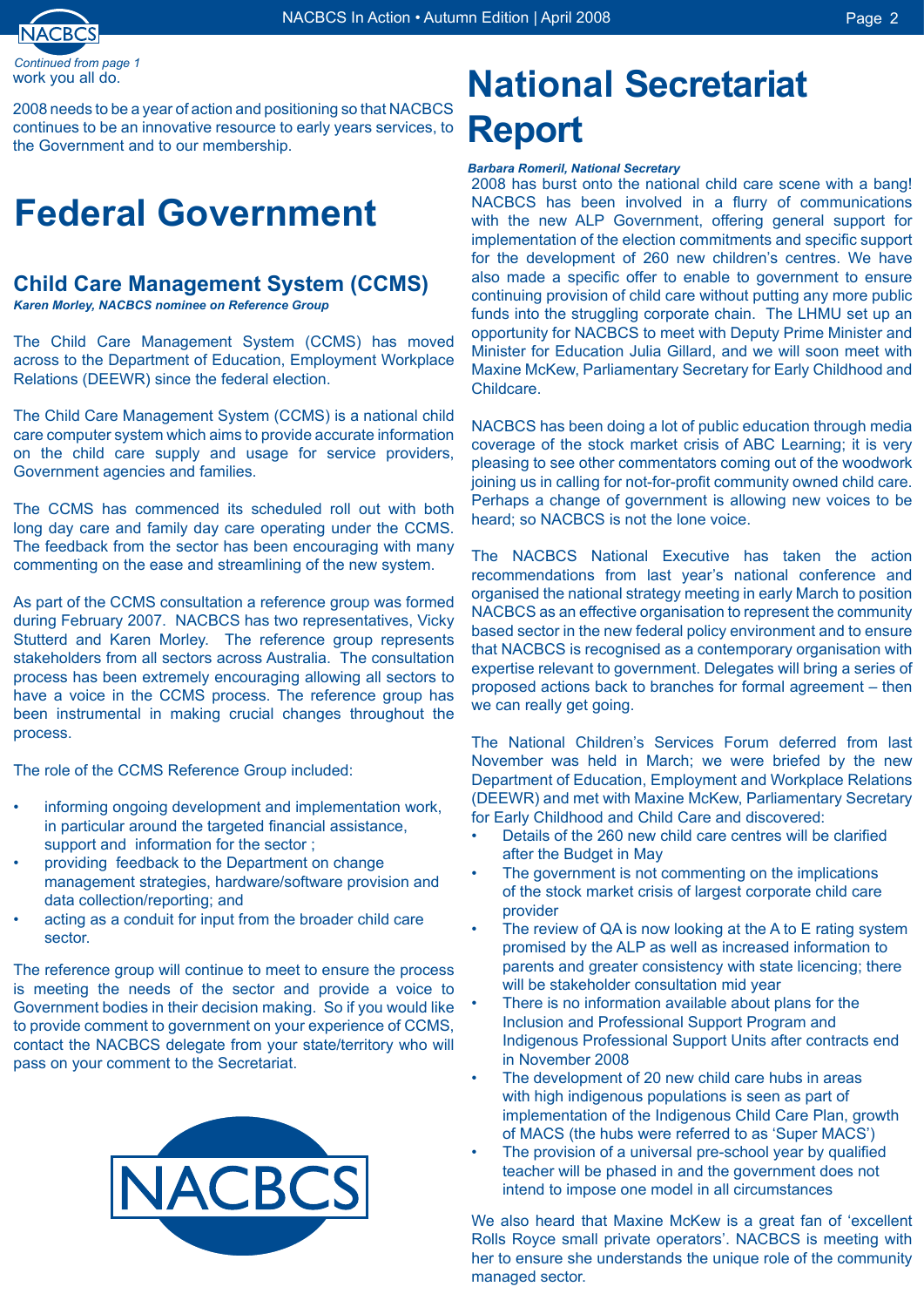

# **NACBCS 25th Anniversary Publication**

Our publication commemorating the 25<sup>th</sup> Anniversary of the National Association of Community Based Children's Services (NACBCS) is now available online at www.nacbcs.org.au

Entitled 'Child Care is a Political Issue', in honour the title of the first NACBCS Conference in 1983, this publication documents the remarkable history of NACBCS, today's reality and the NACBCS vision for the future. The papers from the first NACBCS Conference are also reproduced as a vivid example of NACBCS history.

Contributors include Canadian Economist Gordon Cleveland, NACBCS Convenor Lynne Wannan, Academic and inaugural NACBCS Convenor Professor Deborah Brennan and NACBCS National Secretary Barbara Romeril.

If you would like a hard copy of this exciting publication please contact your State and Territory NACBCS branch (contact details on the back page of NACBCS In Action) who will then put in a bulk order with the Secretariat. There may be a small fee to cover production, postage and handling.

# **STOP PRESS**

# **NACBCS Strategic Position**

Delegates from all state and territory branches met for two days in early March to immediately position NACBCS as an effective organisation to represent the community based sector in the new federal policy environment and to ensure that NACBCS is recognised as a contemporary organisation with expertise relevant to government.

The meeting was highly productive and reached agreement on revised clearly stated values and purpose, a clear and appropriate role, clarity on the key issues we will work on and the strategies we will use to progress these issues.

Branches are now considering some concrete recommendations for change which will enable NACBCS to move forward with confidence; the next edition of this newsletter will report on the outcome of these exciting considerations.

# **Keeping an Eye on Corporate Child Care**

# **ABC signs corporate childcare agreement with Centrelink**

*Thursday, 18 January 2008*

By Daniel Bragg Shaw Stockbroking A.B.C. Learning Centres Limited (ABS) announced it would provide childcare services at selected centres across Australia for the children of Centrelink staff. Under the agreement with the Australian Federal Government, ABC will provide these services to more than 27,000 staff members of the department.

ABC's chief executive Mr Eddy Groves said the agreement was in line with the Rudd Government's election pledge to improve childcare services across the board.

"This agreement with ABC Learning is further evidence of that commitment," said Mr Groves.

"Because of its size and geographical spread of centres, ABC Learning is uniquely placed to assist organisations with large workforces distributed across the country like Centrelink with the provision of childcare services for its staff."

Mr Groves said such agreements help employers to attract and retain staff by making them an employer of choice.

"Businesses also benefited with increased workforce participation rates and improved return-to-work rates," he said.

The company said that it expects more businesses to provide access to childcare services for their employees, encouraging a greater supply of childcare places to meet demand created by higher participation rates.

A.B.C. already has similar arrangements in place with organisations including the Department of Defence, the Commonwealth Bank, Westpac, ANZ, and Optus.

# **ABC Learning Shares Plunge on Debt Repayment Concerns**

*By Simeon Bennett and Laura Cochrane - Bloomberg, Feb. 26*

ABC Learning Centres Ltd., the world's biggest publicly traded owner of child-care centres, plunged 50 percent in Sydney trading after a slump in earnings raised concerns it may struggle to repay debt…

"This is not an economically viable business in its current form," said Roger Montgomery, who manages about A\$200 million at Clime Asset Management Ltd. in Sydney. "ABC generates a lower rate of return on the owner's equity than a term deposit. ABC was once a very profitable small business. It's now a lessthan-mediocre large business"…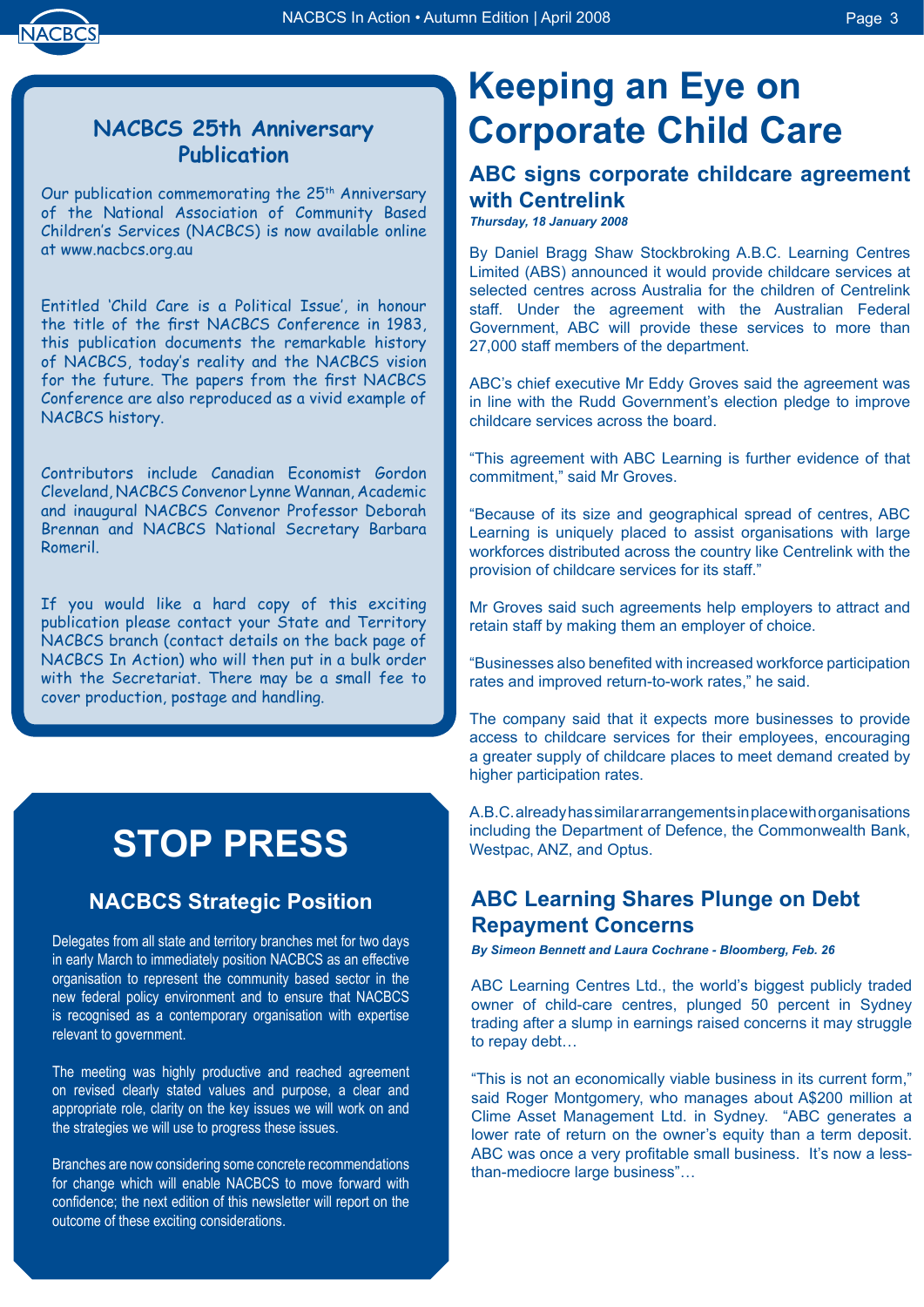

# **ABC Learning suspends trading**

*Radio National The World Today - Wednesday, 27 February, 2008 Reporter: Tanya Nolan*

ELEANOR HALL: The founder and CEO of the controversial child care giant, ABC Learning, has moved today to reassure parents that the more than 1,000 child care centres he operates across the country are secure despite his company's financial problems. Eddie Groves watched yesterday as his company's shares plummeted by as much as 70 per cent.... Child Care NSW which represents private child care operators says even if the worst case scenario eventuates, there will be nothing for parents to worry about.

BRUCE MANEFIELD: In the very hypothetical situation that for some reason or other ABC got into some substantial trouble and I say that is highly hypothetical, in most instances like that, if you look at other general cases, most companies like that continue to trade under the directorship of a receiver.

So, on that basis I would expect that the centres would continue to operate and the families continue to be able to received high quality, you know, learning and parenting programs from ABC…

TANYA NOLAN: Lynne Wannan sees a very different scenario emerging.

The convener of the National Association of Community Child Care Centres which represents 1,100 not-for-profit centres says there's no money to be made in child care provision.

LYNNE WANNAN: When you have to conform with the quality requirements in Australia, our regulations. They're fairly strict and you know, there really isn't a lot of money left over to make millions of dollars or to repay billions of loans which they have.

So I mean I really wonder about the whole business model but on the other side, I guess there is some very valuable property involved in those services and who knows, it could be used for something else or sold off so I guess these are all just the questions that we now have in the absence of really understanding what's going on.

TANYA NOLAN: ABC learning accounts for 20 per cent of the total child care market in Australia and Ms Wannan says if the centres were to shut their doors, there would be an immediate crisis.

LYNNE WANNAN: That would be a monumental crisis. We already have hundreds and hundreds of families who can't access a quality children's service. We do have waiting lists in lots and lots of places and if we lost that quantity of our service system, it would be just a disaster for the Australian economy.

TANYA NOLAN: And she says the Federal Government would have to intervene.

# **ABC slump signals time for a rethink**

*The Age 29 February 2008 Gabriel Dabscheck, Balaclava*

…Kevin Rudd should use this opportunity to utilise the Future Fund to take over the Australian arm of ABC's business, taking a step to free universal pre-school education, which is a real investment in the future of this country.

# **Child-care giant faces break-up**

*The Age, February 28, 2008 Vanessa Burrow*

Anxious wait for thousands of parents and staff as ABC Learning tries to sort out financial woes

The company that controls almost a third of Australia's child-care centres, ABC Learning, may be forced to dismantle its international empire following a sudden collapse in investor confidence and its share price.

Tens of thousands of parents who rely on the centres to mind their children, as well as thousands of ABC Learning staff, face an anxious wait as the company tries to sort out its woes.

And high-profile founder Eddy Groves and his wife, Le Neve, appear to have lost control of the empire they built together over the past 18 years, having been forced to sell shares they had borrowed to buy….

Federal Families Minister Jenny Macklin, responding to speculation about the company's future, has hinted that the Rudd Government would not allow its centres to close, saying childcare places had to be protected.

"Families rely on them," Ms Macklin said yesterday. "Without the availability and affordability of child care (parents) are not going to be able to go to work."

But a spokeswoman for Deputy Prime Minister Julia Gillard declined to comment, saying any statement would affect the sharemarket….

## **Shed No Tears**

*The Age, 29 February 2008 Jay Tilley, Brunswick*

To be frank, my sympathies are not really extended to ABC Learning Centres after its market crash. Some industries work better privatised, others are more efficient as public or cooperative run child-care centres in Melbourne, I have seen firsthand the stark difference they offer the children in them....

Minimising costs and maximising profits should never be the driving ethos of child-care centres. I won't shed a tear if ABC ends up in liquidation and new business models can be applied to the buildings they occupy.

# **Canberra Queries Child-Care Giant ABC on Viability**

*The Age 29 February 2008 Misha Schubert and Dewi Cooke*

Embattled child-care giant ABC Learning has been forced to reassure the Federal Government of its ongoing viability, amid demands of guarantees for the thousands of parents who relay on the essential service.

Officials from the Department of Employment, Education and Workplace Relations have been seeking assurances that ABC centres are not in jeopardy.

Speculation swirled yesterday that ABC could be forced to close some of its centres to emerge from its current woes. Last night the company asked the stock exchange to extend the suspension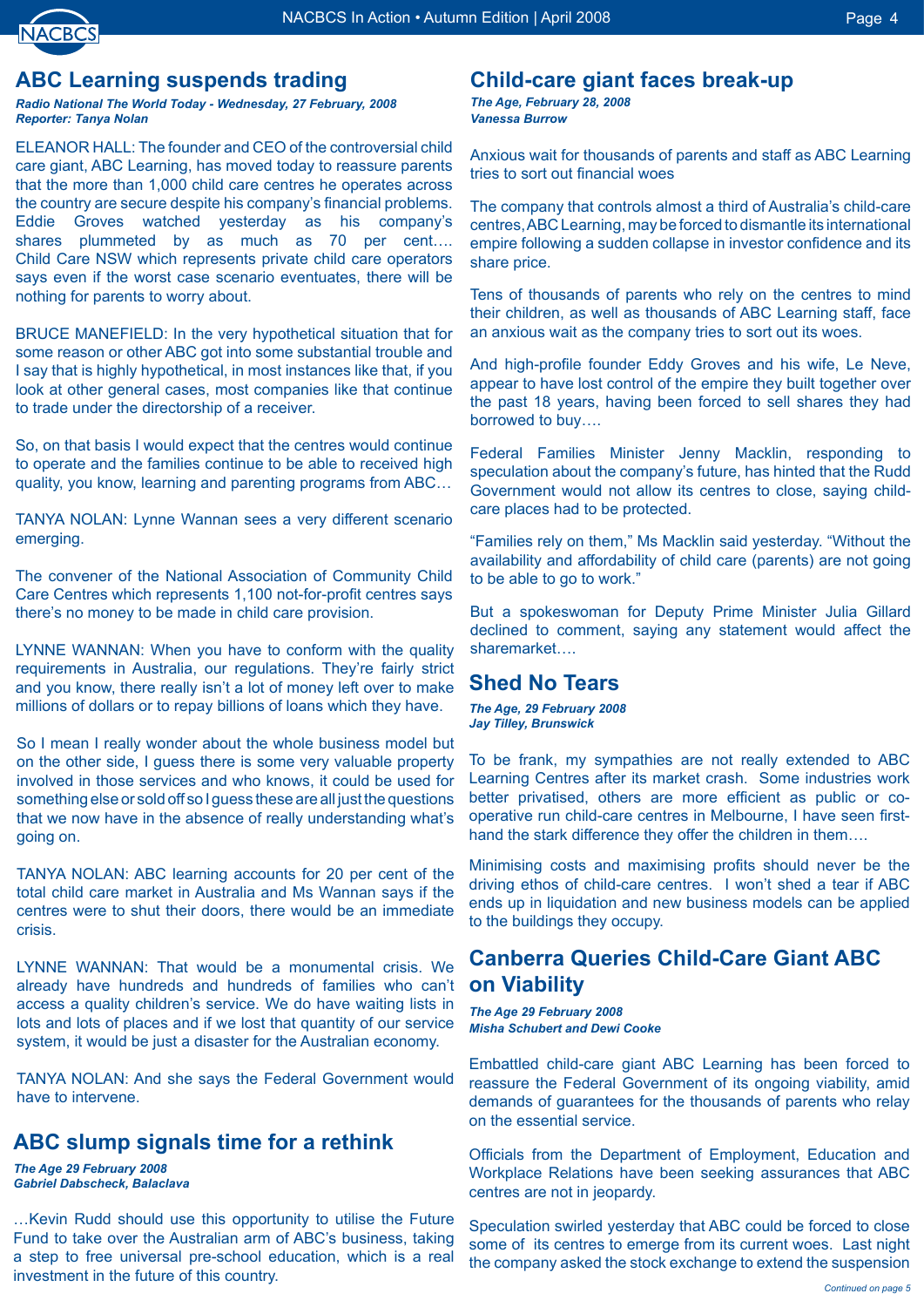

in trading of its shares until the middle of newt week while it subsidies -- they expanded their childcare empire overseas. negotiated with potential buyers for part of its business.

Prue Warrilow, of the National Association of Community-Based Children's Services, said there was a real concern that some centres could be shut.

But ABC spokesman Scott Emerson tried to allay concerns. "The centres themselves are unaffected. They will be remaining open,' he said.

Prime Minister Kevin Rudd has pledged to keep a close eye on the company in a bid to provide certainty to parents.

'When it comes to child care, it's a big concern to every working family who have kids looked after by child care,' he said. 'The Government and the relevant authorities are continuing to monitor closely developments.'

In the wake of ABC's problems, experts said yesterday that Australia's child-care centres should be regulated under the same laws at schools, creating a different practical and philosophical approach towards the first years of a child's development.

'In Australia we don't permit profit-making in education, but until the age of five we seem to say that children are fair game for corporations,' University of NSW child-care expert Deborah Brennan said. 'It's because in Australia we still think of services for children under school age as care, and not as education.'

The head of children's services at Melbourne University, Brian Newman, said private child-care operators made an inevitable compromise on quality because no matter how much money they earned, at least some had to flow out again to stakeholders.

'When you move education into that sphere of the markets where it's all about generating profits and hedge funds and all that nonsense, you lose sight of what that purpose is,' he said. Since taking power, the Rudd Government has moved responsibility for child-care services into the Department of Education, from Family and Community Services. In Victoria, regulation falls under the Minister for Children and Early Childhood Development, Maxine Morand….

# **Reducing kids to numbers**

*Herald Sun, March 12, 2008 Susie O'Brien*

IF the rise and stumble of childcare CEO Eddy Groves has taught us anything, it's that running a successful childcare chain isn't as easy as ABC.

And I, for one, privately felt a sense of justice done when I heard margin calls had robbed Groves and his estranged wife Le Neve of millions and millions of dollars.

That's because I believe there is something morally wrong with a company that is making huge profits out of caring for a bunch of babies.

It must take a certain type of personality to look at a group of kids and wonder how to turn a buck. And that, I think , is the problem.

It seems to me that Groves just got too greedy.

After he and his team established their lucrative structure in Australia -- supported last year by \$400 million in taxpayer

But because they relied on borrowings to fund their expansion, they appear to not have enough left to fall back on when the global economy turned down and their loans were called in.

And this to me is the real issue when childcare centres are operated by boards of directors heading private companies - what happens if they fall over?

Luckily, Groves has managed to find buyers for the overseas arm of ABC Learning, thus stabilising things after a nervous few weeks for parents.

But what happens next time?

Parents remain vulnerable.

What if Groves hits more financial trouble in the next few years and sells the Aussie wing of the company to an overseas buyer?

What happens when some CEO in Singapore decides the Australian arm of the company isn't making enough money and decides to close it down?

When child care is run at a profit, children aren't children, they are numbers on a balance sheet.

And directors at the top making decisions don't have a legal responsibility to the children, they have a responsibility to maximise shareholder profits any way they reasonably and legally can.

The other problem that has been highlighted in the recent financial fiasco is the extent to which Groves has managed to dominate the childcare market.

Now about one in three childcare centres across Australia is operated by ABC Learning. That's an extraordinary dominance by one company -- and it's a situation the Government never should have allowed to develop.

Adequate funding of the community sector, allowing councils and co-ops to provide an alternative in areas where there is a monopoly of private providers, would go some way to redressing the balance.

This still leaves the question of why the last government allowed a company to set up a business model that so heavily relied on taxpayer subsidies, but is still a corporate entity at the whim of the market.

It would be interesting to ask former minister for children and youth affairs Larry Anthony.

Since quitting Parliament, Anthony has taken up a role as a nonexecutive director of the company.

I know there are many happy ABC parents and children who are cared for by dedicated, loving staff.

But that doesn't change the structure of the system, which is fundamentally flawed.

It's up to the Rudd Government to act to protect "working families" by learning their ABCs.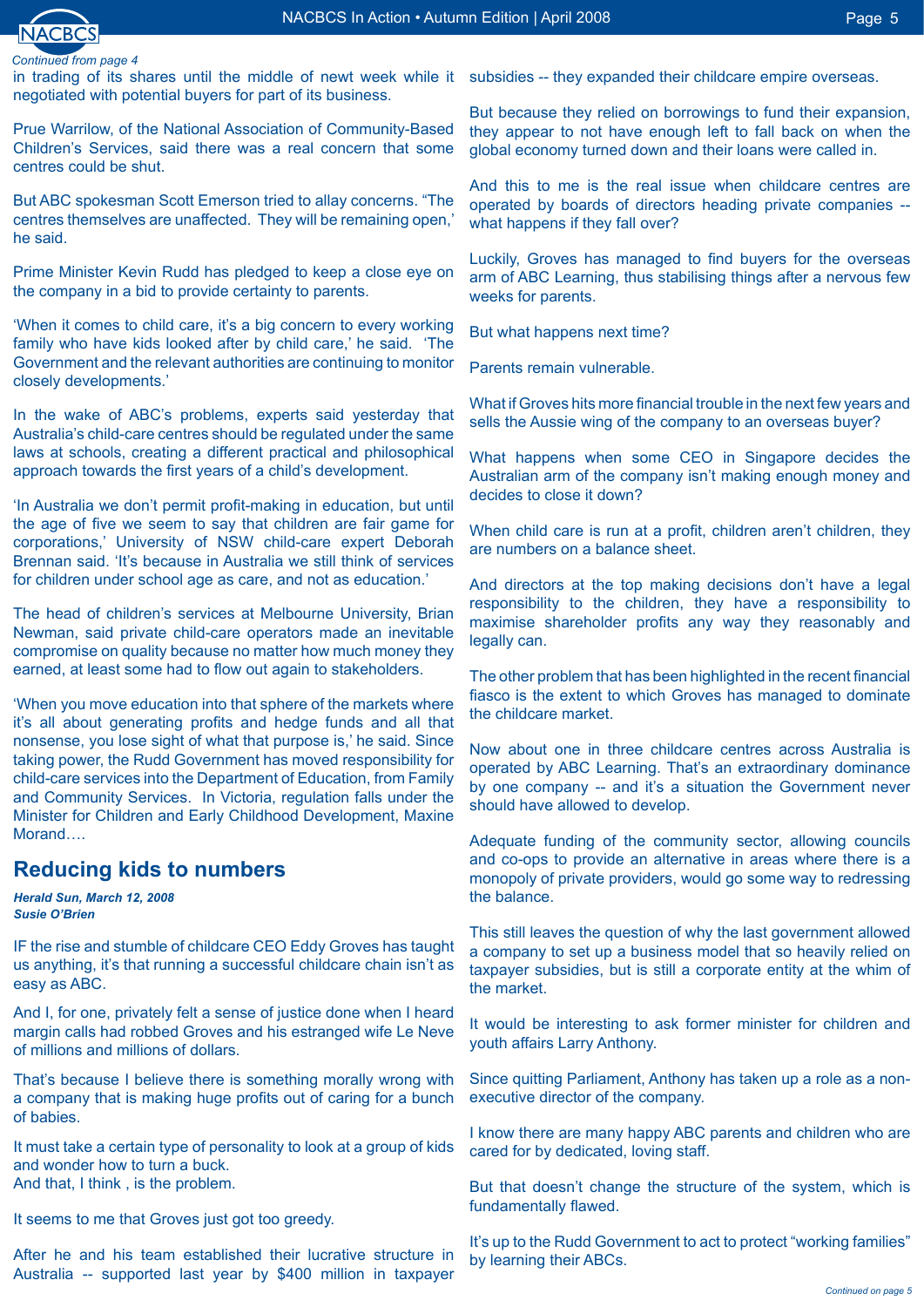

#### **Child care: not as easy as ABC**  *The Age – Opinion – 29/02/08 Deborah Brennan Continued from page*

The Crisis facing ABC Learning raises questions about whether profit-oriented child-care services are in the best interests of families, writes Deborah Brennan

The drama surrounding child-care group ABC Learning suggests it's time to rethink aspects of Australia's approach to the provision of early childhood education and care. At the very least, the anxiety generated by the collapse of the company's share price should make policy makers and politicians reflect upon the consequences of Australia's heavy reliance upon a single provider. At an international symposium held at the University of NSW last week, visitors from the US, the UK, Sweden and Canada expressed amazement at the structure of the Australian child-care market and especially the dominant position of ABC Learning.

ABC's founder and chief executive Eddy Groves (named Australia's richest man under 40 in 2006) has claimed in the past to own at least 30% of the Australian long-day-care market. Given ABC's program of acquisitions and construction in the last couple of years, that figure is likely to be higher now.

No other country allows one company to dominate child care in this way. In the UK, where ABC is also the largest provider, it owns only about 2% of the centres. In the US, where it is the second largest provider it has only 2-3% of all places. In many European countries, the government provides child care as a community service and profit-making is not permitted. Australian families are uniquely exposed to the fortunes of a single corporation.

Australian child care has undergone considerable change in recent years. Until the 1990s, most child care was provided by non-profit, community-based organisations. This changed in the early 1990s when the Australian government stopped paying operational subsidies to non-profit care services, and placed the money in the hands of parents to spend in the marketplace. The belief was that places would spring up where they were needed and parents could choose the type of care they preferred.

Today, we have a mixed pattern of provision in which private providers play a crucial role. Private, for-profit, child care is now widely accepted as part of the landscape. Private businesses deliver about 70% of the long-day-care services in Australia.

It is not the existence of private child care that causes disquiet among child-care policy analysts and child development experts, but rather the dominance of a single corporate player. In recent years, more and more individually owned services have been bought by ABC Learning and the share of the market run by small owner-operators has declined.

Why does this matter? First, many families value the ability to choose between providers of different types. By introducing subsidies that parents can use to buy child care from any approved provider, governments intended to increase diversity and choice for parents.

But the reality for many parents is that their options have been reduced. Many small owner-operators have sold out to ABC or to one of the corporate chains that ABC has now absorbed. Community-based child care, highly valued by many families, has

been marginalised in many parts of Australia and barely exists in some communities.

Community Child Care Victoria has worked hard to establish new non-profit centres in Victoria, but demand for these services exceeds supply. The market cannot deliver this type of service, yet it is precisely what many parents want.

Second, the interests of shareholders and the interests of children are likely to conflict. Shareholders seek high returns on their investment while children require high-quality care that is expensive to deliver.

Australia's regulations are well below the levels suggested by international research and early childhood educators have lobbied hard to strengthen regulations governing group sizes and staff qualifications. Their efforts have been resisted by powerful private providers. Would any government be willing to strengthen child-care regulations if threatened with the prospect of corporate flight?

Thirdly, corporate dominance may make it harder for governments to achieve some of their goals. Labor's concern about high childcare costs is a good example. During the election campaign, Labor made a commitment to raise the child-care tax rebate of out-of-pocket expenses (that is the amount paid by parents taking into account child-care benefit). This is a gift to for-profit child-care services. They will be able to lift their prices knowing that the taxpayer will be footing the bill for at least half the cost of any increase.

While an increase in the tax rebate may ease the costs faced by parents in the short term, inevitably the additional subsidies will be absorbed into higher prices and the spiral will continue.

The Government should urgently explore alternative subsidy structures that would enable it to keep a lid on costs, rather than endlessly chasing after higher prices with taxpayer dollars.

The Rudd Government has flagged early childhood education and care as central to its social and economic agenda. This is a great moment to reassess the policies inherited by the previous government.

Labor has the opportunity to create genuine choice for parents to ensure that there is a diversity in the types of provision available and to create a policy environment in which Australian families and their children do not find themselves at the mercy of the sharemarket.

## **Former Howard minister shares in the pain**

*The Sunday Age – March 2, 2008 Jason Koutsoukis* 

The crisis affecting ABC Learning Centres has spread to John Howard's former minister for children, Larry Anthony.

Mr Anthony, who was appointed to the ABC Learning board of directors shortly after he lost his seat at the 2004 federal election, has a significant stake in the company.

As of June 2007, Mr Anthony owned 117,337 fully paid shares in ABC Learning, which were valued last year at \$898,801 when ABC Learning shares reached a peak of •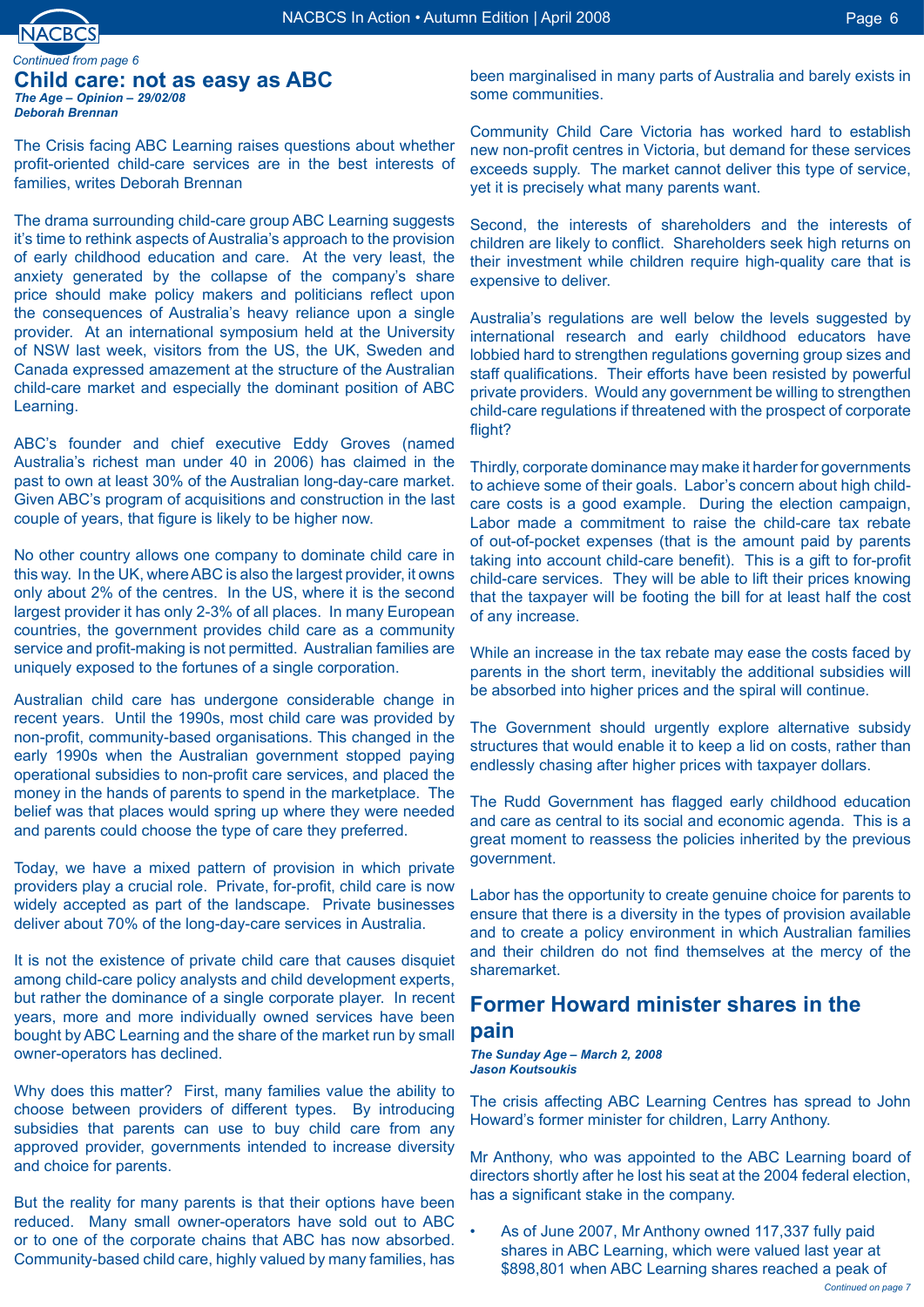

•

*Continued from page*  \$7.66.

When the shares were suspended last week at \$2.14, Mr Anthony's stake had dropped to \$251,101.

While Mr Anthony is a non-executive director of ABC Learning, he has used his former ministerial experience to provide advice to the child-care giant. In 2006 an entity known as Larry Anthony and Associates P/L was paid \$110,000 for consulting services. In the same year he also collected \$40,000 in director's fees and \$5,000 in superannuation. In 2007 Larry Anthony and Associates received \$125,000 in consulting fees, plus \$60,000 in director's fees and \$5,000 in superannuation.

### **ABC learning its lesson the hard way**

*The Sunday Age March 2 2008 James Kirby* 

…Groves once made loads of money for thousands of shareholders. In adjusted terms (allowing for a stock split) the stock went from \$2 to a peak of \$35. But he never made real money. The group is till burning cash. The hedge fund "rush" on ABC Learning this week decimated the Groves holding. Before it started, Groves and his wife were worth \$330 million – now he's worth about \$35 million. It seems Groves simply has no sense of when to stop. This is obvious in the pace at wish he grew the business. Not content with the utter domination of Australian child-care, he rushed into the US and doubled the size of the business – gearing up in a market just about to undergo a credit crunch.

But there had been early signs of hubris – suing the child-care union for defamation in 2006 was stupid. Groves wanted his staff to pay for their own uniforms. It was the fight he could not win when child care workers are mostly young women earning \$14 an hour.

But the ultimate sign of that hubris came a few days ago when Groves blithely told a reporter that the hedge funds would not trouble him because the weakness in the stock – falling gently at the time – was miles away from causing him trouble. Hedge funds are complex but they're not rocket science. Groves publicly signalled there was a point at which the funds could trouble him. In this highly reactive market where hedge funds are surely reaching a peak of their powers – the squeeze was on and it worked.

Can Groves survice? Big share-holders were buying just before the stock was suspended. Each centre will continue to operate, Groves will rebuild – these guys don't give up. But will this workaholic have the heart to do it all over again at ABC Learning – I don't think the technocrats who will now grab the business could handle him.

# **Channel 10 – 9.00 am Show Interview**

*5 March 2008* 

Interviewee: Lynne Wannan Interviewers: David & Kim

Kim: ABC Childcare Fallen Mogul, Eddie Groves, is learning the hard way that the business of child care is not child's play.

David: While the founder of ABC Learning fights to save his business, perhaps luring overseas players into the local scene, community childcare operators are warning about the long term future of the Australian Industry. Lynne Wannan from the National Association of Community Childcare Services, they could do with a shorter title, believes our Early Childcare System is now at risk. Good morning Lynne.

Lynne: Good morning. We do call ourselves NAC Backs.

David: NAC Backs?

Lynne: A lot shorter.

David : There we go. Community Childcare Centres, you have been warning about this, you've had concerns about this for some time?

Lynne: We have.

David: Why? What's wrong with the Corporate Childcare System?

Lynne: We always believed that there's not enough money in the delivery of a quality children's services to have anything left over for shareholders, so if you have to give money to your shareholders, which ABC has to do, then you're taking money away from what could be improvements to the service, and we need quality staff, we need buildings to be refurbished, we need good ratios of staff to children, and it's always been curious to us how you can actually take something extra out and give it to shareholders and still provide a quality service.

David: So, that's a big statement I find from you that there is no money in childcare?

Lynne: There's enough for you to deliver a really good service and you need a surplus, because you do have to be able to reinvest in the building, purchase new equipment, we have very, very stringent regulations about staff ratios and qualifications of staff and you want to be improving that and making sure that you have qualified people who work there, so you need a surplus, you need that surplus to keep your service operating into the future.

Kim: Lynne, is early childhood development being taken seriously enough in Australia?

Lynne I think it finally is, it's been a long, long time, but now this current government is saying there's an education revolution, you've heard the Prime Minister.

David: The 'KEVOLUTION'.

Lynne: Yes, but in part of that education agenda, they are looking at the early childhood component and they are finally saying, we need the foundations right for our young children.

Kim: Okay, well are the foundations right when a third of the centres are privately owned.

Lynne: Well I'd have to say that it's not, and that what that's done is exactly the situation we have now where we don't have a sustainable system that we can rely on. I don't think we should ever have allowed any one operator to control that much of our system because if something goes wrong, what are those thousands of families going to do, what if the doors did close?

Kim: Hmm.

David: The 'Kevolution' has promised to increased the child care rebate to 50%. That surely is going to be attractive to business to independent and for profit operators, isn't it?

Kim: What that will do is make it – I mean there's two issues to that – either you could increase your fees, which might be a bit *Continued on page*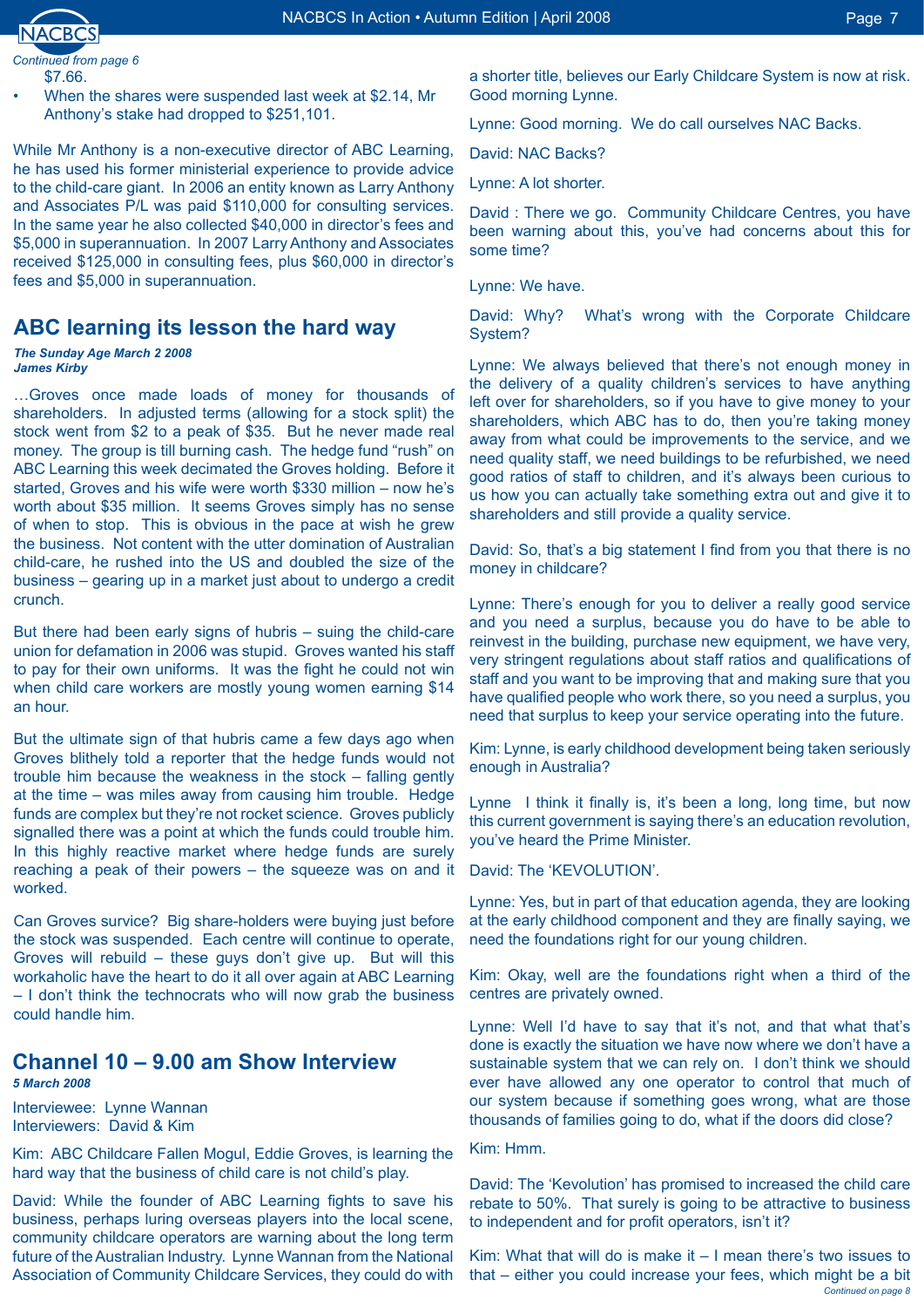

publicly problematic – or families will pay less, and the idea was to make the service more affordable to parents, not to enable an operator just to get more money out of a system, but, you know, these are businesses so if they can see more money coming into it, as you're suggesting, then you'd expect they probably will increase their fees and try and take a share of that. It's interesting, the discussion about, the discussion that we're having, because ordinarily you would think that if things are privatised, then it's going to …

David: Competition.

Kim: Yes, that with competition, the services will get better, but that doesn't seem to be the case.

Lynne: No, we still don't have demand equalling supply and that's a straight economic problem.

David: There's greater demand.

Lynne: There's still greater demand than there is supply in lots of parts of Australia and some areas where, in fact, ABC has been the dominant provider, so there really hasn't been competition between different operators.

Kim: Well, that's right. I think they've got 1,100 centres in Australia and given they're going through this financial drama at the moment, what happens if they're forced to sell all or some of those centres, what then happens to people who've got their children in those centres.

Lynne: I doubt very much that the Federal Government would allow the doors to close and certainly there are options and the organisation I represent would say to the government, this is your opportunity to actually get the system right, purchase the services. A lot of the services are not full, you know, that's one of the issues that's been a bit interesting about the ABC Network. Some of the services have very few children in them so you wouldn't want to buy them all. You'd want to have a look at them and see which ones were actually worth buying, where there was demand and then my organisation, which is basically a network of community based providers throughout Australia, and we have about 1,300 members, we have offered to manage the services on behalf of the government in a partnership way, we could do that, we have community management committees that could manage a second centre.

Kim: Explain community management systems to me.

Lynne: They're basically publicly owned services, they're usually on public land, they could be run and owned by local government and they have parents who are on the management committees who influence what you do with the operation of that service. So when you make your surplus, it's the parents who say 'yes, we want another piece of outdoor equipment'.

Kim: And this is what they do at the kinda where my kids have been, or are still going, is whenever there's a surplus, they say, 'what can we buy our kids?'

Lynne: Yes, or you know, should we increase the ratio of staff or something like that.

Kim: Exactly.

David: But there will be plenty of mothers watching right now that will say, the community service provides doesn't necessarily suit me in the hours that they can offer, and this is the point, this is why private operation came into it, because they've gone into

those areas where there has been the demand.

Lynne: No, there's no difference, and the commercial services are not open for longer hours.

David: You sure?

Lynne: Oh yes, I'm positive about that. I mean, in fact, if you were operating a business you might even open for fewer hours because the reality is, that you don't have many parents who want, it may sound odd to you, but not many parents need child care really after 6 o'clock, you know 5 o'clock – 6 o'clock.

Kim: I think the point David was trying to make though is that the kinder hours, you know, for instance.

Lynne: The kindergarten program is quite different to a long day care program.

Kim: Yes, that's right.

Lynne: And if you compare a community long day care and a commercial long day care, same hours.

David: Alright.

Kim: But of course with community based care, they don't always have the long day care associated with it do they, which is why the other childcare centres have come along.

Lynne: Yes, sometimes, that is the case. In Victoria we now have State Government funding for that kindergarten program can go into a long day care service, so we've really got …

Kim: And that's really worked beautifully.

Lynne: It's a terrific way to go.

Kim: Yes.

Lynne: It's the way we should go because then parents have confidence that wherever their child is, they're going to get a good quality program for the age of the child, something that's appropriate.....

Kim: Lynne what is it important for parents to get involved in their community childcare centres, you know, to be on the committees?

Lynne: Yes, on the management committee, one of the things that we know about what makes an early childhood service high quality is engagement of families, and there's research that shows that, and it's probably because parents then are able to shape the service around their own particular community needs and children's needs, they develop a relationship with the staff and all of that just makes for I quess a more friendly family orientated kind of environment. I think sometimes too the children even feel more confident in the service when they know that their parents are part of it.

Kim: Yes.

Lynne: And can come and go as they want to, but we know it does contribute to a better outcome in terms of quality.

Kim: Yes, and it's also great for the parents to get involved with each other as well, I mean it forges life long friendships.

David: And of course, the immediate community.

Lynne: It does, and one of the things that community based *Continued on page*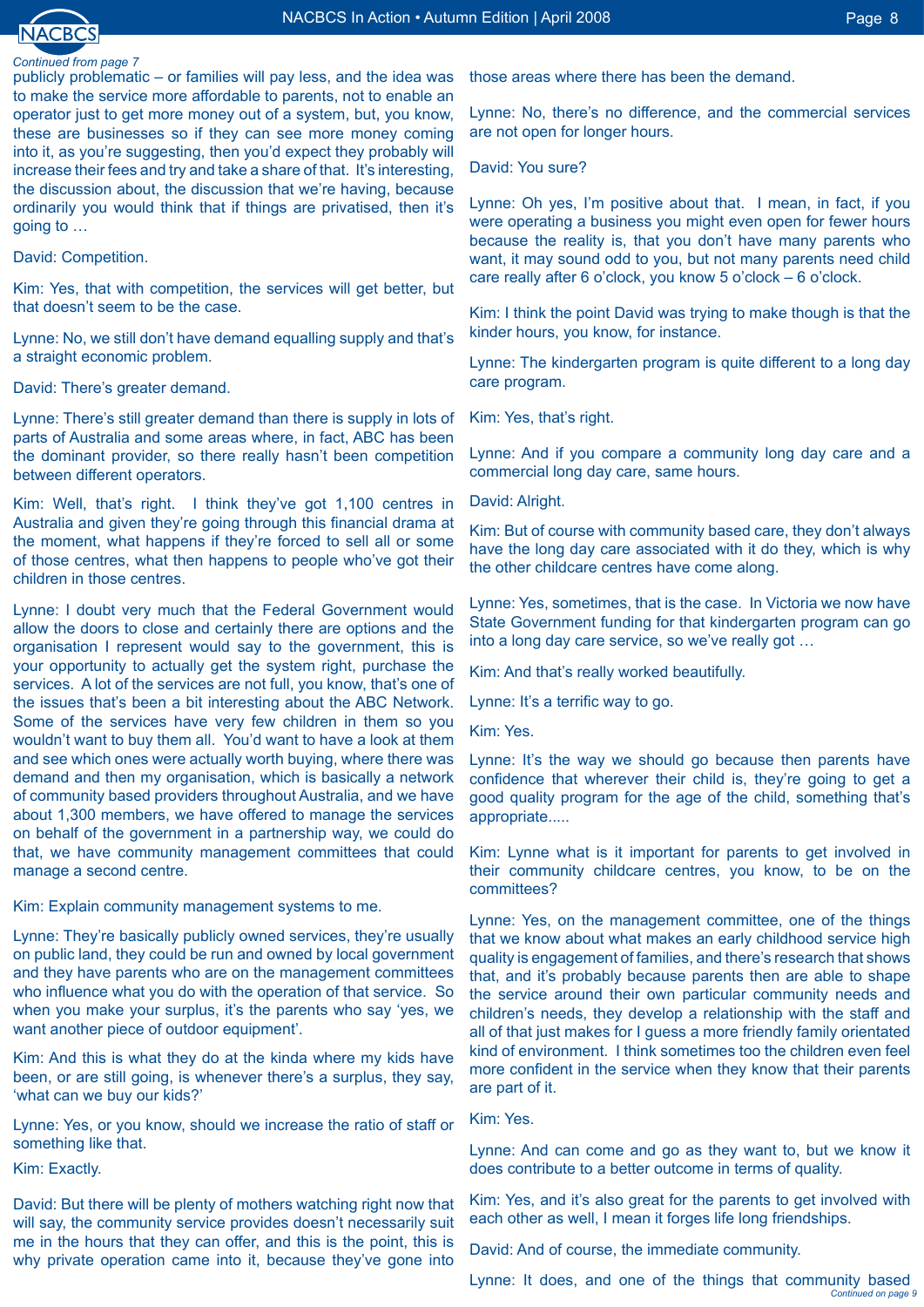children's service movement says is, we're not just about straight delivering a service to children but we are about making sure that we get strong communities and connect to people and basically, build our communities.

Kim: Yes that's right and help families.

Lynne: Yes, find each other.

Kim: Yes, it's great work that you, thank you so much

David: Yes, there's plenty to ponder isn't there?

Lynne: There is, and a lot of questions that I guess we'll start to see some answers to but there is a lot of questions to ask.

David: Thanks for your time Lynne.

Lynne: Thank you.

# **Flash suit, but Eddy's been stripped**

*The Weekend Australian, March 08, 2008 Glenda Korporaal and Kevin Meade* 

EDDY Groves left Australia for the US last Friday dressed in a garish shirt, carrying hopes of saving his ABC Learning Centres empire from oblivion.

He arrived back yesterday morning, dressed in a flash suit, carrying Louis Vuitton luggage.

Somewhere on his travels, however, he'd lost control of his company and, with it, tens of millions of dollars.

The paltry 3186 shares he still held in ABC last night wouldn't even cover the business and first-class tickets that ferried him on his rescue mission across the Pacific.

Mr Groves used his US trip to seal a \$750million deal to sell 60 per cent of the company's US childcare centres to Morgan Stanley Private Equity, giving the company valuable cash and breathing space to see off its anxious bankers.

But ABC revealed last night that, while he was away, margin lenders had cleaned out most of his stake in a company he started with a single centre in Brisbane in 1988.

Mr Groves, who was forced by his margin lender to sell eight million of his shares last week, was yesterday compelled to dump a further 12 million at \$2.14 each.

His wife and fellow director Le Neve Groves also sold off her entire stake of six million shares at \$2.21 each, while the childcare giant's Australian head, Martin Kemp, sold 2.7 million shares at \$2.02 each. Both were also ordered to sell shares last week as the plunging ABC share price triggered margin calls.

Just over a week ago, Mr Groves and his estranged wife held shares representing just over 8 per cent of the company. Ms Groves still controls 13,000 ordinary shares as a trustee for family interests but their combined shareholdings are dwarfed by the 14 per cent stakes held by the Singapore Government's Temasek and US investment bank Lazard Asset Management.

Mr Groves's 3186 shares were worth just \$4683 at yesterday's emaciated closing price of \$1.47 -- a far cry from his estimated

fortune of \$295million in May last year.

Mr Groves, who borrowed money to buy more shares when they were trading at more than \$7 last year, said last night he was "hugely disappointed but I am also determined". "I remain absolutely committed to this company," he said.

ABC shares collapsed after they were hit with a wave of selling by investors after a disappointing half-year profit report last month. The result fuelled concerns ABC had expanded too quickly, taking on too much debt as it grew to 2300 centres across Australia, the US, Britain and New Zealand…..

## **Father sues ABC for 'failing to support' boy**

*The Sunday Age, March 16, 2008 Deborah Gough*

A SEVERELY disabled Melbourne boy is suing ABC Learning for failing to provide him with adequate support while in its care, despite receiving additional Federal Government funding to do so.

The boy's father believes his son was entitled to one-to-one care. Even though an additional carer was employed with funds secured by the family through a rigorous process, none of his carers were trained to meet his specific needs. The additional carer was often helping other children at the centre or performing menial duties such as cleaning.

The case is believed to be the first in Victoria where a child-care centre has faced action over the quality of care for a disabled child.

The boy's father is bringing the case after the boy spent six months at a southern suburban ABC centre where the father says he was poorly treated and discriminated against. The father alleges ABC did not train its staff to communicate with his son. He also alleges ABC failed to use programs that would help the boy and did not fit his foot orthotics properly.

The statement of claim in the Federal Court, in Melbourne, alleges that ABC Learning received funding for a trained carer to help the boy, then aged 4. It alleges that neither the aide supplied nor any other carer working with the boy was adequately trained to meet his specific needs.

"I felt it was a great opportunity which was lost for my son to socialise with other children, but in the end the children knew more about signing (language) than any of the carers in the room because I taught them," the father said.

ABC Learning spokesman Scott Emmerson said the child-care giant would defend the case. "We have done what was required and sought the specialist advice of two outside organisations with expertise in this field," he said.

He said the father had disagreed with the course of action for the boy, which was at odds with ABC Learning's specialist advice.

The father's complaint is a common one. Both Parents Victoria and the Association for Children with a Disability report escalating complaints about the care of children with a disability.....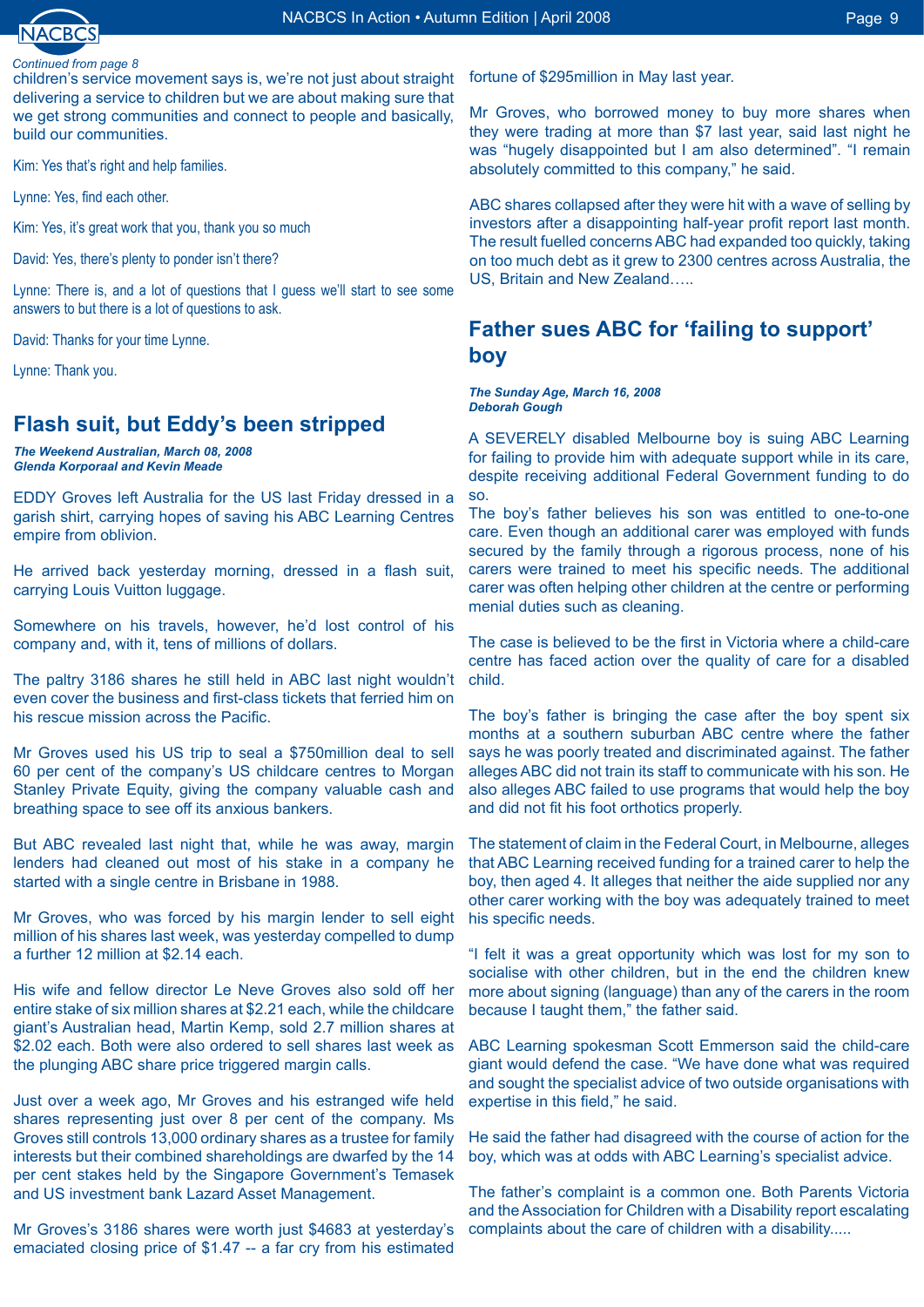

# **Groves to sell Brisbane Bullets**

*The Age, March 14, 2008* 

The Brisbane Bullets are up for sale after Eddy Groves announced he was ending his ownership of the 2006-07 NBL champions… Groves made the announcement via a media release on Friday after a private meeting with the players Thursday night.

After nine years of ownership, he said his business interests with his ABC Learning Centre child care empire had forced him to relinquish the Bullets.

"The Brisbane Bullets has been a significant part of my life for almost a decade and has given me some incredible experiences," Groves said.

"Owning a professional basketball team presents you with all the drama that only professional sport can conjure up - ups, downs, and amazing times."

Groves called the players together to explain his financial situation and his reasons for selling the team…

Groves will honour outstanding player payments for the season just completed…

# **Branch Reports**

## **ACT**

### *Kerry Fitzroy*

The ACT Branch recently formed in 2007 and we are in the early stages of developing the branch, attracting interest and membership, and establishing our position in the ACT as a peak body for community children's services. Our goal for 2008 for our branch is to strengthen in all areas I mentioned before in regards to membership, profile and presence in the ACT.

We have been actively participating in issues impacting and effecting children and children's services in the ACT with NACBCS replying to a draft proposal from the Office of Childrens Services and Policy Unit about Licensing Out of School Hours Care Service's to include preschool age children. Other forums and working parties NACBCS participates in is the Children's Services Workforce Sub committee, ACT Childrens Services Awards Committee and Childrens Services Forum Meetings with the ACT Minister for Children and Young People.



# **New South Wales**

### **New Government**

NACBCS NSW is overjoyed at the election of a new Australian Government. Many of Labor's promises for children and children's services fit perfectly with NACBCS policy. We look forward to working with the Federal Government in implementing their policies over coming months. We are especially keen to ensure the 260 new centres are community owned, managed and not for profit. We are also very pleased that the Prime Minister Kevin Rudd has made a commitment to examine contracts between not for profit service providers and government with a view to removing clauses that constrain the community sector's right to advocate and participate actively in public debate. Hopefully this means that some of the sector's funded organisations can now stand along side NACBCS noisily advocating for children in this country.

### **Sorry**

NACBCS NSW was very pleased that the new Federal Government made good its promise to apologise to the Stolen Generations. We were also exceptionally pleased that the Prime Minister recognised the important of early education and care in his commitment to ensure that "over the next five years every Indigenous four-year-old in a remote Aboriginal community will be enrolled and attending a proper early childhood education centre or opportunity."

### **National Conference**

Congratulations to all organisers of the National Conference, especially Lauren Matthews. All NSW delegates found the conference inspiring and entertaining! NACBCS NSW was very sad to hear of Lauren's departure but are looking forward to working with her replacement, Rhiannon Williams.

### **Preschool Investment and Reform Plan (PIRP)**

Concern was raised at our last meeting that delays in decision making and cancellations of meetings of the Preschool Investment and Reform Plan working group will mean preschools will not know of their funding status for this year and of next roll out of funds. NACBCS wrote a letter to the Minister Kevin Greene raising concerns.

### **CSA Review**

Our branch discussed changes to Children's Services Advisors positions and the impact of this on the sector including sector concerns with regard to perceived loss of ability to gain advice from individual CSAs. We decided to raise this issue formally in Children's Services Forum.

### **NACBCS Advocacy**

Our Branch decided that each major advocacy issue would have a committee responsible for it with one key NACBCS spokesperson. These are as follows:

- Preschool Funding: Carol Lymbery •
- Accreditation: Renate Gebhardt-Jones •
- 1:4 Ratios: Anthony Semann •
- External Bodies report back: Tracey Kirk-Downey •
- CSA Review: Louise Brennan •
- Federal Election: Gerard Moon •

### **1:4 ratios issue**

NACBCS decided to donate \$3,000 to the campaign. The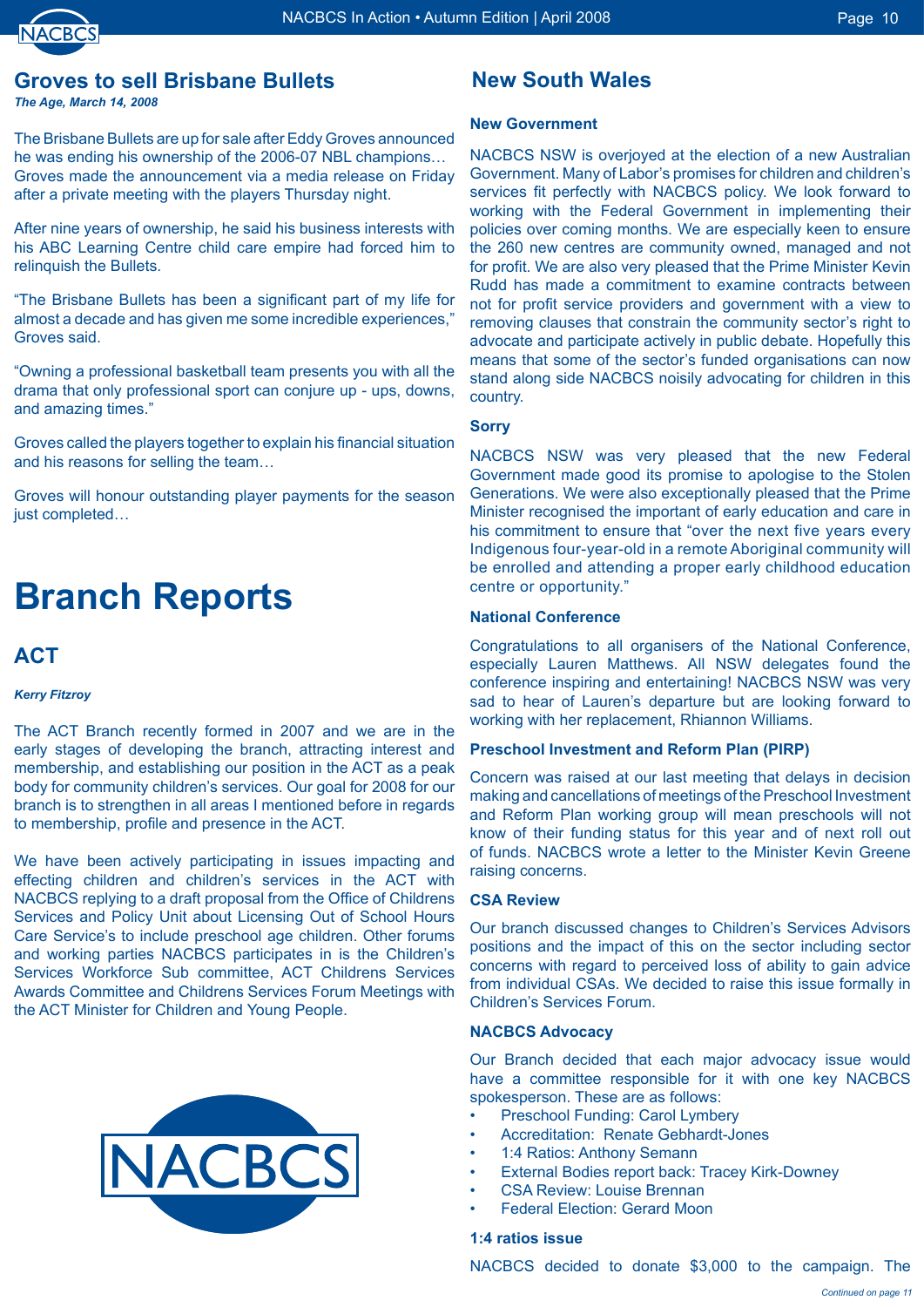

campaign is about to restart in earnest for 2008. Many NACBCS **Western Australia** members attended a talk by Margaret Sims,(of cortisol research fame) in Sydney in January and found it renewed our commitment to advocate in this area.

### **NACBCS AGM**

By the time readers of NACBCS in Action read this the NSW Branch will have had our AGM for 2008.

# **Victoria**

### *Barbara Romeril, Executive Director Community Child Care*

CCC celebrated the historic apology to the Stolen Generations by the Australian Parliament by hanging the Aboriginal flag proudly in our front window. We published our formal apology more than 10 years ago and we are delighted that the Australian Parliament has finally followed suit. We were also pleased to co-sign with VCOSS and 40 other community organisations the lead letter to the Age newspaper on the day of the Parliamentary apology hailing the apology as an important step towards achieving greater equity.

The new Department of Education and Early Childhood Development has agreed to set up an on-going advisory group so that the wisdom of the early childhood services sector will inform policy and programs in the new department. In the meantime the Victorian Government has started to implement its early years initiatives promised in 'Victoria's Plan to Improve Outcomes in Early Childhood' including development of an early learning framework for children from birth to age 8 years; this has the potential to finally break down the artificial distinctions between education and care.

Unfortunately all of this activity at DEECD is accompanied by a decision to defer the new Children's Services Regulations to 2009 thus delaying any improvements in minimum standards like child:staff ratios or mandatory qualifications. And even more worrying is we will see another year without any regulations at all for Outside School Hours Care and Family Day Care.

> **Don't forget that all NACBCS members are entitled to a 15% discount on all purchases from Educational Experience. For every purchase by a NACBCS member, 2% of the value of the sale will be given to NACBCS.**

**Phone your order through to Free Call 1800-025 270 or online at http://www.edex.com.au/products/ index.cfm?action=order**

### Carewest WA

The first meeting for 2008 was held on 19 February beginning with a Special Meeting to amend the Constitution and change the eligibility for individuals and organisations to apply for membership to individual children's services.

The Executive Committee met with the Professional Support Coordinator to discuss support and the availability of funding for the development of resources and promotional/marketing strategies for the community sector. They have agreed to provide us with some initial funding to explore the options. Some of the activities already begun are the development of a website, updating our logo and maintaining regular contact with managers of services to ascertain areas of need for support and training. PSCWA has also agreed to provide professional development at each general meeting, now held bi-monthly.

The newly appointed ECA Chairperson in WA, Marcelle Psaltis-Saratsis, has requested a meeting with Carewest to begin conversations regarding the position of Early Childhood Services and the many issues involved in the delivery of services in this State. We have welcomed this request and Marcelle will be invited to a general meeting in the very near future.

Regulations / Licensing: The Child Care Consultative Review Committee has now completed the evaluation process of all submissions and the list of Recommendations has now been sent to Minister, Sue Ellery, for her consideration. The Committee will reconvene once the Minister returns the document with her decisions and comments.

NIFTeY (WA): The WA Coordinating Council for Early Childhood formed at the end of 2007, was successful in its grant application to Lotterywest and a Project Consultant has been appointed. The Smith Family has taken on the role of managing the grant funds.

Last week Dr Fraser Mustard was in Perth and the Council was successful in holding an Industry Breakfast, sponsored by Rio Tinto. Members of the Council and the Coordinating Committee of NIFTeY (WA), held a meeting with Dr Mustard to discuss the formation of the new Council and to seek his advice, suggestions and ideas on the direction in which we should be progressing.

Negotiations to reconnect with the Roots of Empathy program of Canada have again stalled and the Coordinating Council will be discussing its next plan of action at its next meeting.

CSIDC: The Children's Services Industry Development Council has appointed a new Chairperson, Ralph Southall. This group is an excellent source of information from the Union, PSCWA, and TAFE. TAFE and CSSU are providing support to this committee.

WACOSS: A National Reform Agenda Sector Briefing was presented on 21 February. WACOSS has called for abstracts for a conference titled "Communities at Work: A Showcase of Stars" to be held on 1&2 May 2008

Face to Face Meeting: Carewest is supporting its 2 delegates to attend the National Strategic Planning meeting in Sydney, which is a welcome opportunity for us to contribute to and participate in the work done by our Eastern state counterparts, and assist us to not feel so isolated.